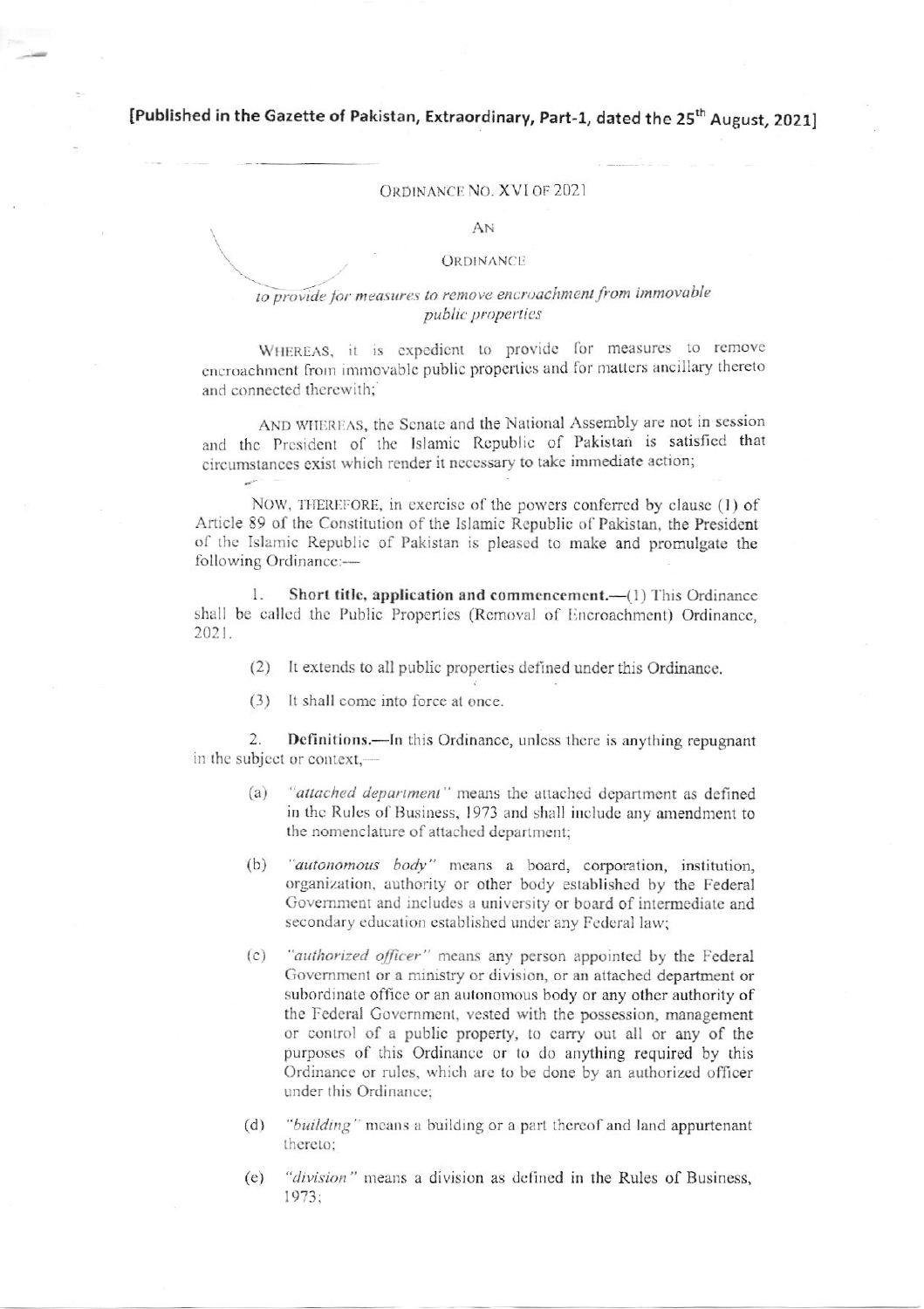- "encroachment" means un-authorized occupation, whether  $\bigcap$ temporary or permanent, of public property;
- "Government" means the Federal Government;  $(g)$
- "land" includes any space beneath or on the surface of the earth,  $(\vert_1)$ including land under water, well, foot-path, road, tunnel, culvert, nullah, bridge, street and anything attached to the earth or

temporarily or permanently fastened to anything attached to the earth:

- "ministry" means the ministry as defined in the Rules of Business,  $(i)$ 1973;
- "person" shall have the same meaning as assigned thereto in the  $(i)$ Income Tax Ordinance, 2001 (Ordinance No. XLIX of 2001) and shall also include any division, department, attached department, sub-ordinate office, authority or body of the Federal or Provincial Government or any semi-government or autonomous body;
- "prescribed" means prescribed by rules or regulations made under  $(k)$ this Ordinance:
- "public property" means immovable property, building, land,  $(1)$ place, space or premises, which vests in, or is in the possession or under the management or control of the Federal Government or any ministry or division, or an attached department or sub-ordinate office or an autonomous body, public sector company or any other authority of the Federal Government;
- "public sector company" means a public sector company as  $(m)$ defined in the Public Sector Companies (Corporate Governance) Rules, 2013:
- "rules" means rules made under this Ordinance.  $(n)$
- "subordinate office" means the "subordinate office" as defined in  $\circ$ the Rules of Business, 1973;
- "Tribunal" means a Tribunal constituted under section 12; and  $(p)$
- "unauthorized occupant" means a person who has made  $\left( 0\right)$ encroachment upon, or is in occupation of, any public property without express permission in writing of competent authority and includes -
	- (i) a lessee or licensee, or any person inducted into the public property by them, who after the expiry of the period of lease or licence or on determination of such lease or licence, continues to remain in occupation of any public property; or
	- (ii) every member of the lessee's or licensee's family, or a member of the family of any person inducted by the lessee or licensee into the public property, who remains in occupation of any public property after the expiry of the period of lease or licence or after the determination of the lease or licence in respect of the same.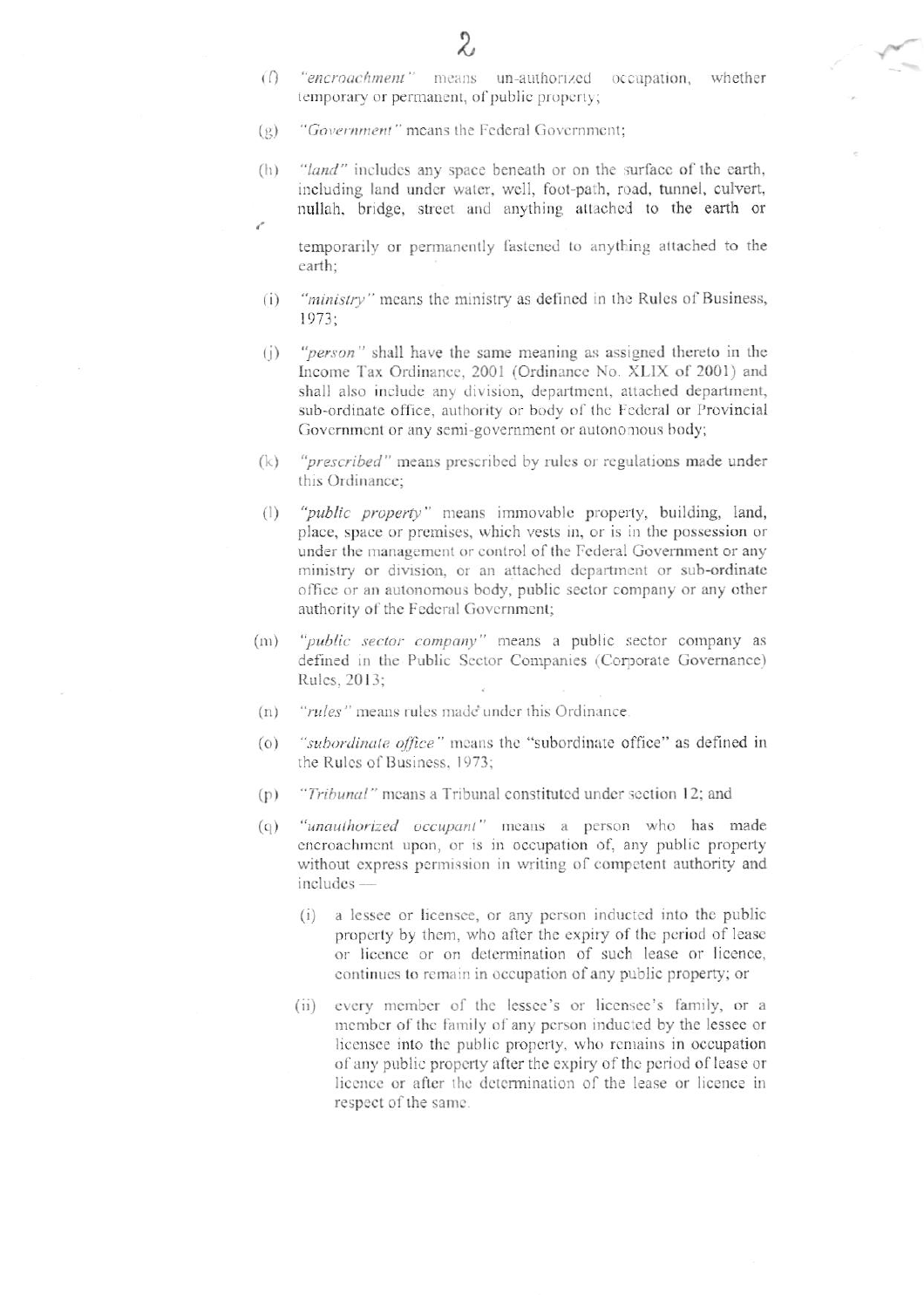Vacation of property and removal of structures.—(1) Where an 3. authorized officer, is satisfied that a person is an un-authorized occupant, he shall issue a show cause notice to the said un-authorized occupant as to why he should not be evicted from the said public property within seven days of the notice:

Provided that if the person fails to respond, another seven days shall be given from the date of expiry of the show cause notice.

(2) Upon receipt of the response against the show cause notice under sub-section (1), the un-authorized occupant shall be given personal hearing within seven days of receipt of the response:

Provided that if the un-authorized occupant fails to appear in the personal hearing, another seven days opportunity shall be given to appear.

(3) Where the un-authorized occupant fails to respond to the show cause notice, or appear for personal hearing within the aforesaid period, or is unable to satisfy that property is lawfully occupied by him, an order in writing shall be made directing such person to vacate the public property and to remove structures, if any, raised by him on the public property.

(4) The notices or order under this section may be served by any of the following modes, namely:

- (a) personally or electronically on the un-authorized occupant or any adult male person occupying the public property; or
- by sending it through registered post and courier service to the  $(b)$ address of the public property in the name of the un-authorized occupant; or
- through service on the un-authorized occupant in the manner  $(c)$ prescribed for service of summons under the Code of Civil Procedure, 1908 (Act V of 1908);
- (5) The order under sub-section (3) shall, *inter alia*, contain —
- $(a)$ the date from which the person is in un-authorized occupation of the public property that may be determined, inter alia, by use of technology authorized in terms of section 9; and
- (b) the recovery of costs, penalties and fine, and the punishment that may be imposed upon the un-authorized occupant as provided under this Ordinance.

Eviction and removal of structures.-(1) Where a person, on  $\overline{4}$ whom the final order under sub-section (3) of section 3 has been served, refuses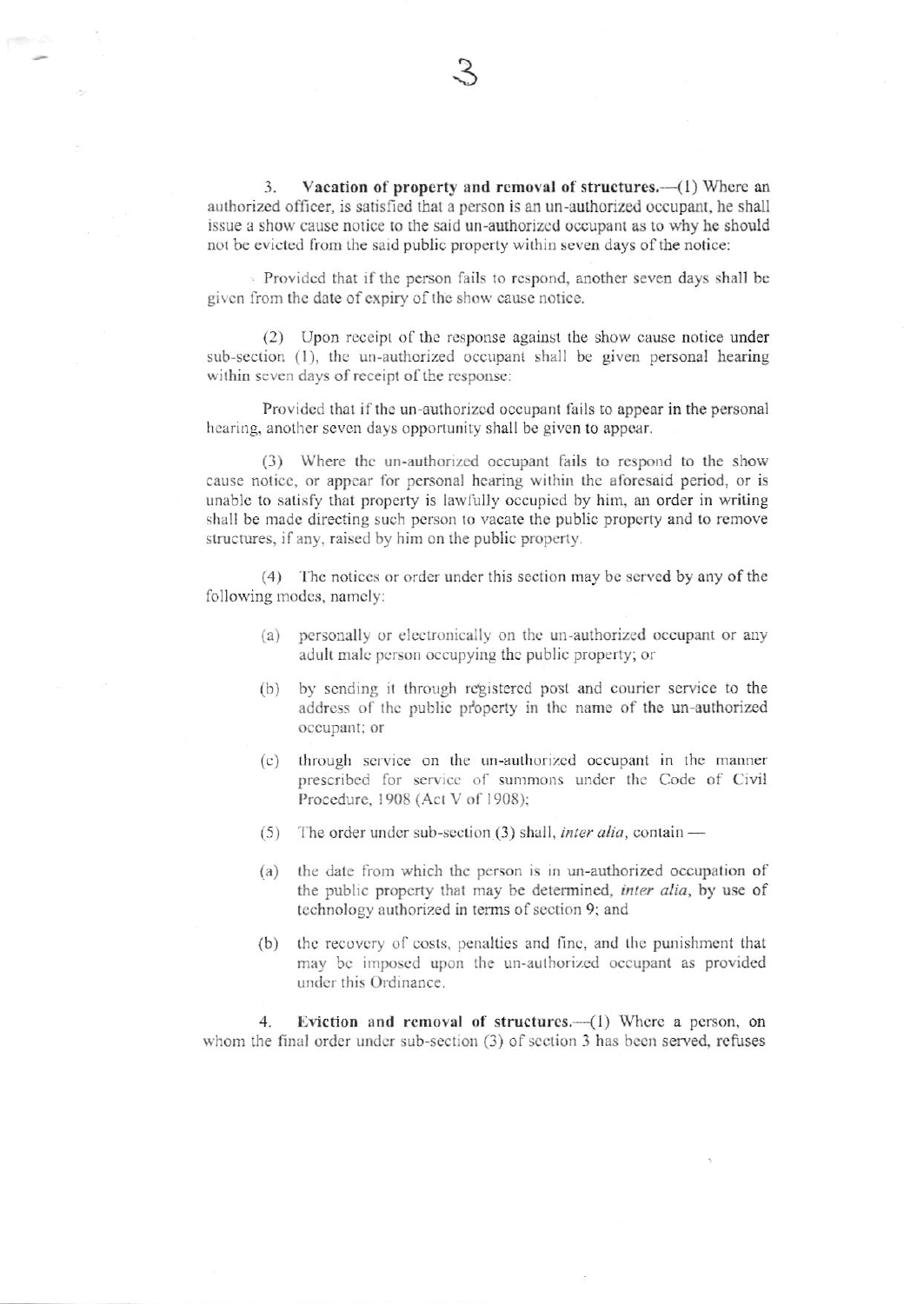or fails to vacate the public property or to remove the structure raised thereon within the time period specified in such order, any authorized officer may notwithstanding anything contained in any other law for the time being in force, enter upon such property evict any unauthorized occupant, demolish or remove any structure, erected or built on the public property by un-authorized occupant.

(2) For the purposes of recovering possession of any public property under the provisions of sub-section  $(1)$ , an-authorized officer may use or cause to be used such force as may be necessary.

(3) If any authorized officer requires assistance from police, he may send a requisition to the officer-in-charge of a police station within whose local jurisdiction the public property is situated and such police officer shall, upon such requisition, render the assistance as required.

Recovery of cost of demolition and removal of structures.—The 5. cost of demolition or removal of structures under section 4 may be recovered as arrears of land revenue from the un-authorized occupant responsible for raising the un-authorized structures.

6. Recovery of cost of demolition and removal of structures.--The cost of demolition or removal of structures under section 5 may be recovered as arrears of land revenue from the person in whom the un-authorized occupation of the structures vested at the time of serving the notice for eviction or removal of the said demotion and removal.

Punishment.-- (1) An unauthorized occupant, in addition to 7. eviction from the public property, shall be punished with imprisonment of either description for a term which may extend to six months and with fine of 0.10% per day of the value of the said public property, as notified by the Federal Board of Revenue or the valuation of land notified by the revenue department, from time to time, for the respective area, whichever is higher:

Provided that for determination of fine under this section, the period of un-authorized occupancy shall include the period of appeal or further proceedings, if any, that may be filed against any order issued under this Ordinance.

(2) An officer who willfully connives or assists in the commission of the offence under sub-section (1) shall be punished as an abettor with the same punishment as is provided in sub-section (1) of this section.

(3) Where the officer-in-charge of police station willfully fails or avoids to provide necessary police assistance under sub-section (3) of section 4, he shall be punished as an abettor of the offence under sub-section (1).

Recovery of fine.—The fine imposed upon any person or persons 8. in pursuance of section 7, with markup if any accrued thereon, shall be recovered from the un-authorized occupant as arrears of land revenue.